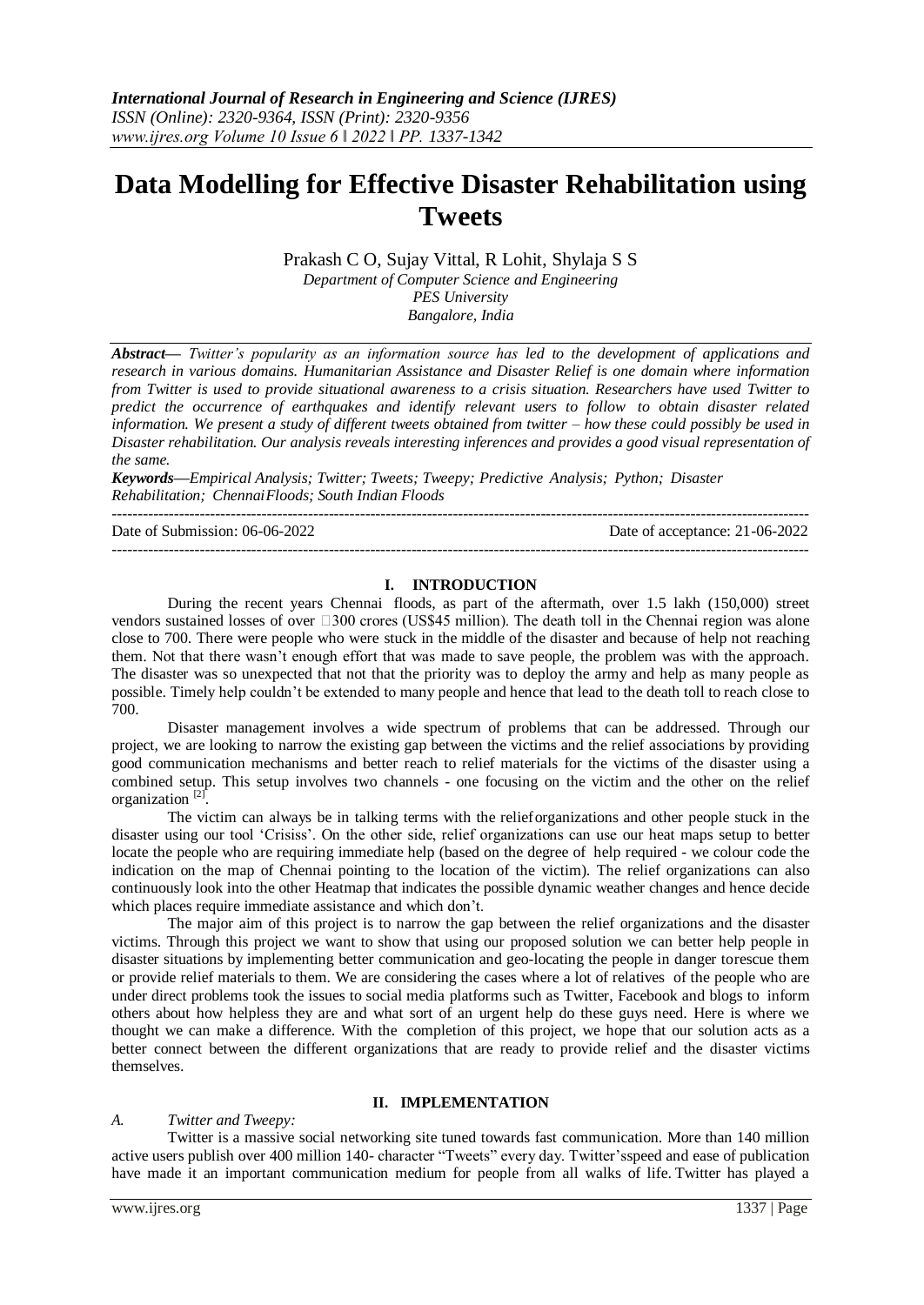prominent role in socio-political events, such as the Arab Spring and the Occupy Wall Street movement.

Twitter has also been used to post damage reports and disaster preparedness information during large natural disasters, suchas the Hurricane Sandy. Similarly, we are using the Chennai floods as the use case to our project and have tried to tackle as many challenges as we could during. This disaster so that we can be better prepared for the next one

Users on Twitter generate over 500 million Tweets every day. Some of these Tweets are available to researchers and practitioners through public APIs at no cost.

APIs to access Twitter data can be classified into two types based on their design and access method:

 REST APIs are based on the REST architecture now popularly used for designing web APIs. These APIs use the pull strategy for data retrieval. To collectinformation a user must explicitly request it.

 Streaming APIs provides a continuous stream of public information from Twitter. These APIs use the push strategy for data retrieval. Once a request for information is made, the Streaming APIs provide a continuous stream of updates with no further input from the user. They have different capabilities and limitations with respect to what and how much information can be retrieved. The Streaming API has three types of endpoints:

o **Public streams**: These are streams containing the public tweets on Twitter.

o **User streams**: These are single-user streams, with to all the Tweets of a user.

o **Site streams**: These are multi-user streams and intended for applications which access Tweets from multiple users.

As the Public streams API is the most versatile Streaming API, we will use it.

 Tweepy is open-sourced, hosted on GitHub and enables Python to communicate with Twitter platform and use its API. Tweepy supports accessingTwitter via OAuth. OAuth is now the only way to use the Twitter API.

# *B. OAuth:*

Twitter APIs can be accessed only via authenticated requests. Twitter uses Open Authentication and each request must be signed with valid Twitter user credentials. Access to Twitter APIs is also limited to a specific number of requests within a time window called the rate limit. These limits are applied both at individual user level as well as at the application level. A rate limit window is used to renew the quota of permitted API calls periodically. The size of this window is currently 15 minutes.

Open Authentication (OAuth) is an open standard for authentication, adopted by Twitter to provide access to protected information. Passwords are highly vulnerable to theft and OAuth provides a safer alternative to traditional authentication approaches using a three-way handshake. It also improves the confidence of the user in the application as the user's password for his Twitter account is never shared with third-party applications

The authentication of API requests on Twitter is carried out using OAuth. Twitter APIs can only be accessed by applications. Below we detail the steps for making an API call from a Twitter application using OAuth:

 Applications are also known as consumers and all applications are required to register themselves with Twitter. Through this process the application is issued a consumer key and secret which the application must use to authenticate itself to Twitter.

 The application uses the consumer key and secret to create a unique Twitter link to which a user is directed for authentication. The user authorizes the application by authenticating himself to Twitter. Twitter verifies the user's identity and issues a OAuthverifier also called a PIN.

 The user provides this PIN to the application. The application uses the PIN to request an "Access Token" and "Access Secret" unique to the user.

 Using the "Access Token" and "Access Secret", the application authenticates the user on Twitter and issues API calls on behalf of the user. The "Access Token" and "Access Secret" for a user do not change and can be cached by the application for future requests. Thus, this process only needs to be performed once, and it can be easily accomplished using the method.

# *C. Collecting Search Results:*

Searching on Twitter is facilitated through the use of parameters. Acceptable parameter values for search include keywords, hashtags, phrases, geographic regions, and usernames or userids. Twitter search is quite powerfuland is accessible by both the REST and the Streaming APIs. There are certain subtle differences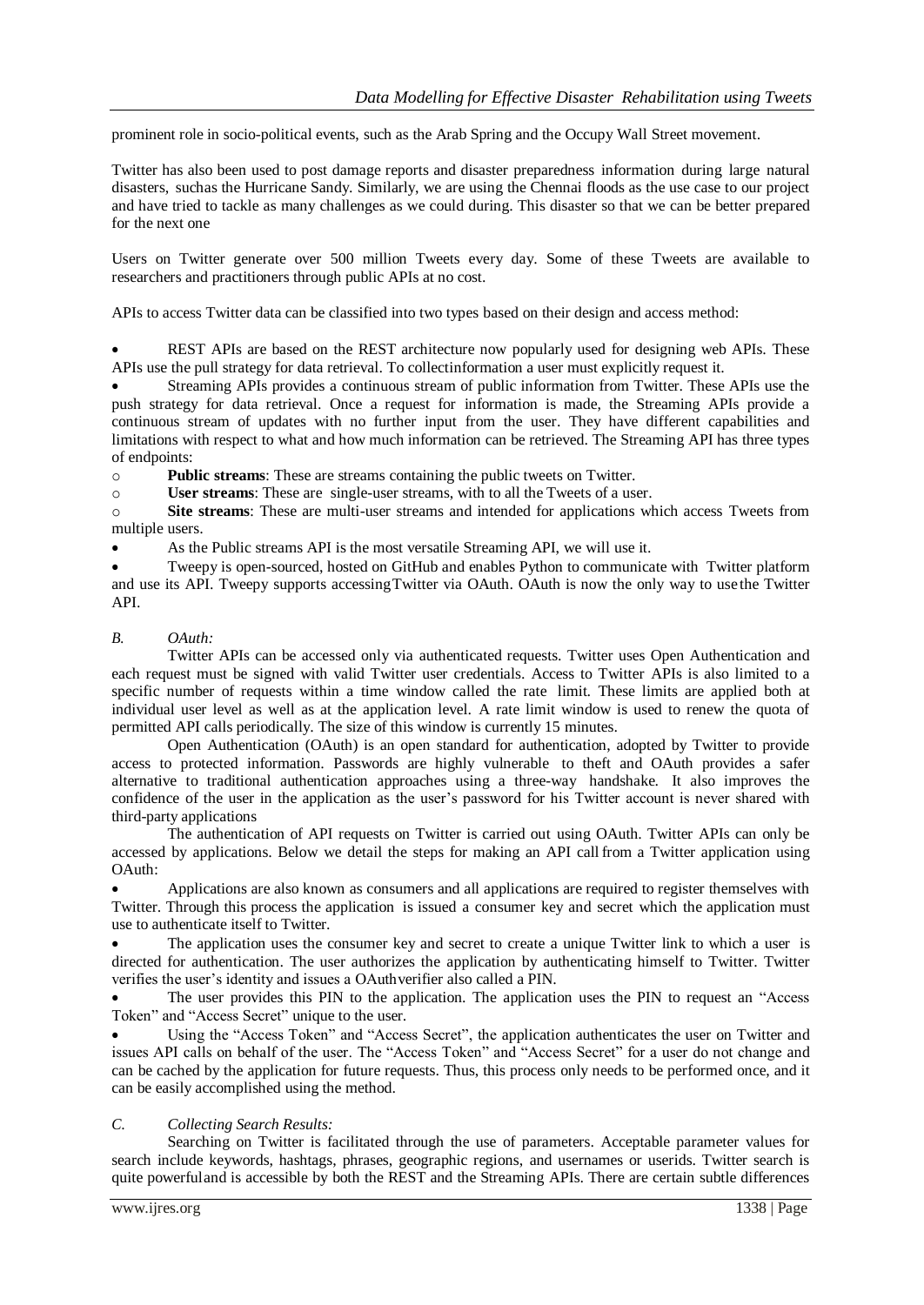when usingeach API to retrieve search results. We use Streaming API.

# *Streaming API:*

Using the Streaming API, we can search for keywords, hashtags, userids, and geographic bounding boxes simultaneously. The filter API facilitates this search and provides a continuous stream of Tweets matching the search criteria. POST method is preferred while creating this request because when using the GET method to retrieve the results, long URLs might be truncated.

Using the Streaming API, we can search for keywords, hashtags, userids, and geographic bounding boxes simultaneously. The filter API facilitates this search and provides a continuous stream of Tweets matching the search criteria. POST method is preferred while creating this request because when using the GET method to retrieve the results, long URLs might be truncated.

The key parameters include:

 Follow: A comma-separated list of userids to follow. Twitter returns all of their public Tweets in the stream.

 Track: A comma-separated list of keywords to track. Multiple keywords are provided as a comma separated list.

 Locations: A comma-separated list of geographic bounding box containing the coordinates of the southwest point and the northeast point as(longitude, latitude) pairs.

## *Rate Limit:*

Streaming APIs limit the number of parameters whichcan be supplied in one request. Up to 400 keywords, 25 geographic bounding boxes and 5,000 *userids* can be provided in one request. In addition, the API returns allmatching documents up to a volume equal to the streamingcap. This cap is currently set to 1% of the total current volumeof Tweets published on Twitter.

# *D. Strategies to identify the location of a Tweet:*

Location information on Twitter is available from two different sources:

 **Geotagging Information**: Users can optionally choose to provide location information for the Tweets they publish. This information can behighly accurate if the Tweet was published usinga smartphone with GPS capabilities.

 **User Profile**: User location can be extracted from the location field in the user's profile. The information in the location field itself can beextracted using the APIs discussed above. Approximately 1% of all Tweets published on Twitter are geo-located. This is a very small portion of the Tweets, and it is often necessary to use the profile information to determine the Tweet's location. This information can be used in different visualizations. The location string obtained from the user's profile must first be translated into geographic coordinates. Typically, a gazetteer is used to perform thistask. A gazetteer takes a location string as input, and returns the coordinates of the location that best correspond to the string. The granularity of the location is generally coarse. The response is provided in JSON, from which the coordinates can be easily extracted. If the service is unable tofind a match, it will return (0,0) as the coordinates.

# *E. Google maps API, Heatmaps and Visualizing Geo-SpatialInformation:*

Geo-spatial visualization can help us answer thefollowing two questions:

# **Where are events occurring? and,**

# **Where are new events likely to occur?**

The location information is typically used to gain insightinto the prominent locations discussing an event. Maps are an obvious choice to visualize location information. In this section we use Google maps API to generate maps to effectively summarize location information and aid in the analysis of Tweets.

In a geo-spatial visualization, we want to quickly identify regions of interest or regions of high density of Twitter users. This information for example could be used for targeted advertising as well as customer base estimation.

Kernel Density Estimation is one approach to estimating the density of Tweets and creating such heatmaps, whichhighlight regions of high density.

Kernel Density Estimation (KDE): Kernel DensityEstimation is a non-parametric approach to estimating the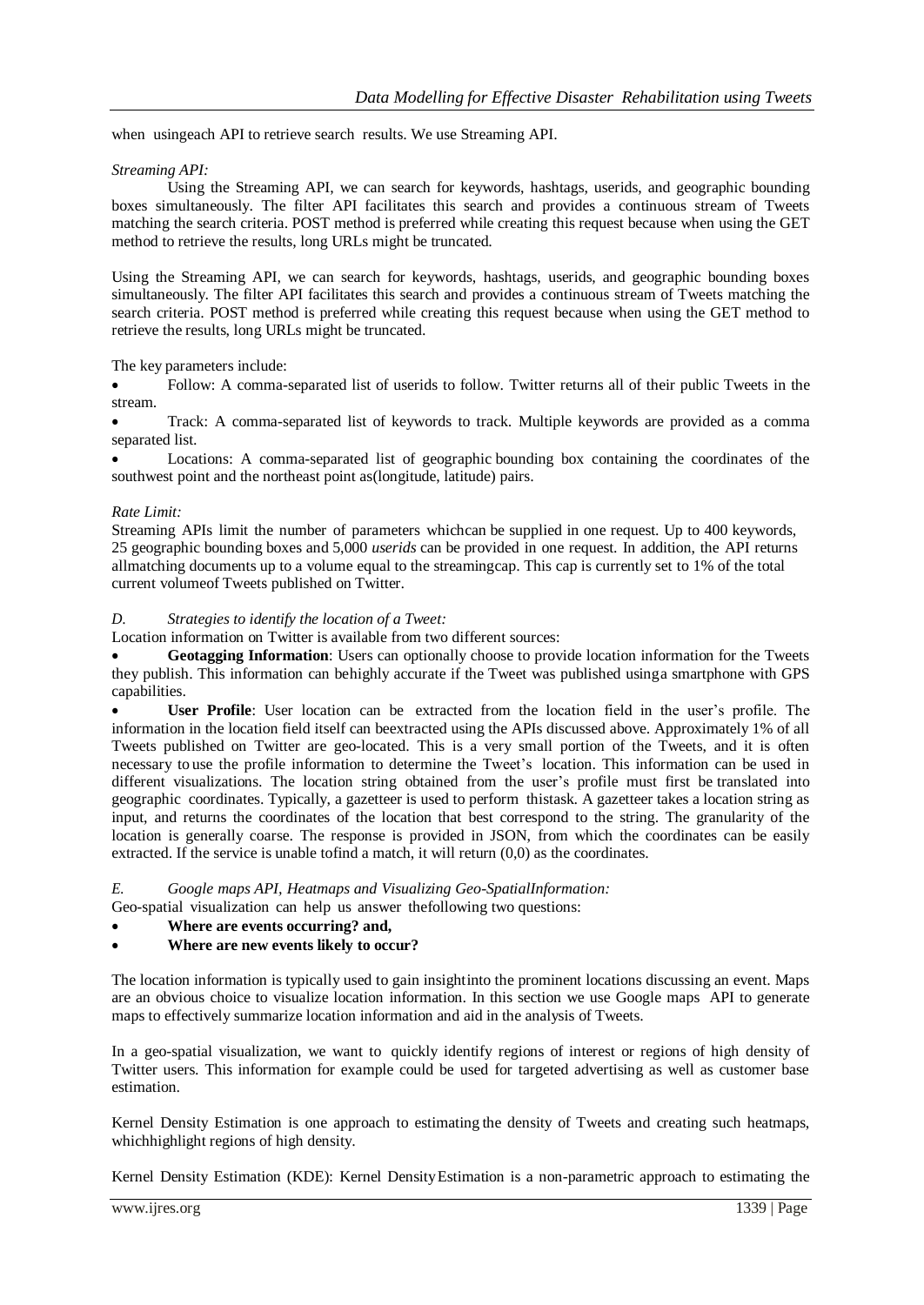probability density function of the distribution from the observations, which in this case are Tweet locations [1]. KDE attempts to place a kernel on each point and then sums them up to discover the overall distribution. Appropriate kernel functions can be chosen based on the task and the expected distribution of the points. A smoothing parameter called bandwidth is used to decide if the learned kernel will be smooth or bumpy.

# *F. "Crisiss" Tool with Firebase:*

The Crisiss tool is an android application that uses very less resources on the phone. It is a mode of communication where the disaster victim can talk to the relief organization and ask them for reliefs. It ensures that every message that goes into the server has an embedded latitude/longitude in it so that the admin can easily locate from where the messages are coming from.

The Crisiss tool used firebase which is a real-time database which can power our app's backend, including data storage, user authentication, static hosting, and more. It provides first class security features and works offline too.

# **The tool is optimized to use less than 0.5% of theKernel, about ~2.63 Kb/s for network calls. Hence, it would use very less battery and is suitable for a disaster struck situation.**

# **III. TECHNICAL OVERVIEW**

The project is hosted using a Firebase server, the communications happen over it. The disaster victims have a mobile application which can be used for communication. There are separate features where the victim can ask for relief materials from food to clothing or simply ask the relief organization for miscellaneous help. The messages are encoded with the latitudinal and longitudinal details so that the relief organizations can directly locate the victim. Also, other victims can offer to help as the message is made available to everyone in that demography.

The tweets obtained from Twitter are filtered and analyzed using *TextBlob* that assigns weights to the textual part of the tweets and the weights along with the latitude and longitude is used to construct the *Heatmaps* which can be monitored by the relief organizations and they can facilitate in extending more assistance.

The messages asking for help sent by the victims can be accessed by hosts sitting in any part of the world provided they have the authorization credentials to the *Firebase* server.

Disaster management involves a wide spectrum of problems that can be addressed. Through our project, we are looking to narrow the existing gap between the victims and the relief associations by providing good communicationmechanisms and better reach to relief materials for the victims of the disaster using a combined setup. This setup involves two channels - one focusing on the victim and the other on the relief organization.

The performance of the proposed solution is tabulated as follows:

| Properties | Performance<br>(Approx.) |
|------------|--------------------------|
| Memory     | $< 7.862$ MB             |
| CPU        | $< 0.5\%$ of Kernel      |
| Network    | $-2.63$ KB/s             |

The victim can always be in talking terms with the relief organizations and other people stuck in the disaster using our tool 'Crisiss'. On the other side, relief organizations can use our heat maps setup to better locate the people who are requiring immediate help (based on the degree of help required - we color code the indication on the map of Chennai pointing to the location of the victim). The relief organizations can also continuously look into the other heatmap that indicates the possible dynamic weather changes and hencedecide which places require immediate assistance and which don't.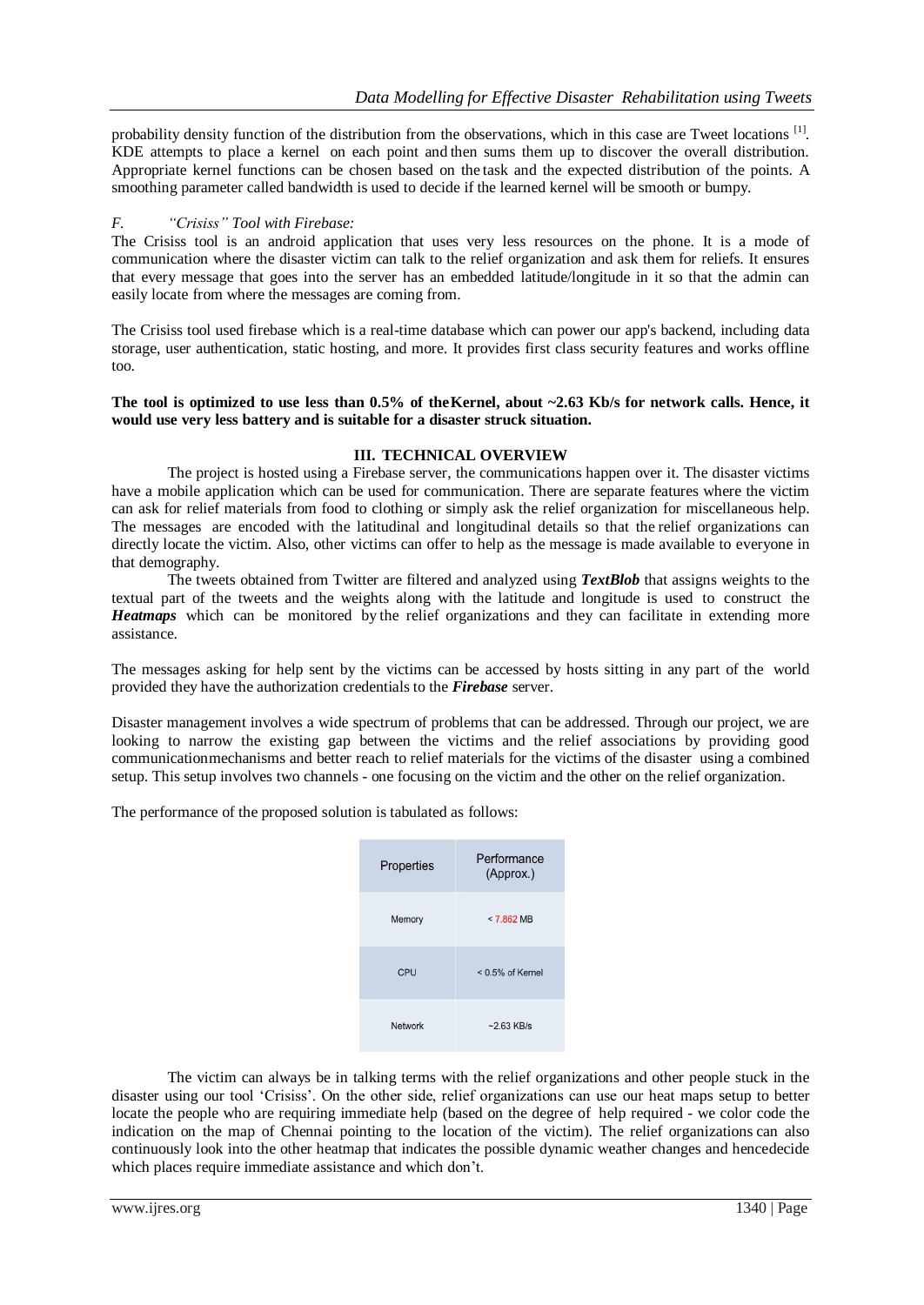# The following depicts the workflow:



## **IV. OBSERVATIONS**

The major observations that were made as part of thispaper was that there exists a strong co-relation between the tweets that originate from certain groups and their cumulative reactions towards a certain happening. The data was taken over a wide spectrum of topics/events.

Here, it's disasters. Analysis was done over a very small duration of time. However small the duration was, since it was live twitter data, we had about five thousand entries within a very short duration of time. Figure A shows the work flow that has beenfollowed.

The relation between tweets and associated problems proved very helpful in building the bridge that is crucial in helping people rehabilitate during disasters. The major aim of this project is to enhance and strengthen the bridge betweenthe relief organizations and the disaster victims. Considering the cases where a lot of relatives of the people who are under direct problems took the issues to social media platforms such as Twitter, Facebook and blogs to inform others about how helpless they are and what sort of an urgent help do these guysneed. Here is where we thought we can make a difference. With the completion of this project, we hope that our solution acts as a better connect between the different organizations that are ready to provide relief and the disaster victims themselves.

Disaster management involves a wide spectrum of problems that can be addressed. Through our project, we are looking to narrow the existing gap between the victims and therelief associations by providing good communicationmechanisms and better reach to relief materials for the victims of the disaster using a combined setup. This setup involvestwo channels - one focusing on the victim and the other on the relief organization<sup>[3]</sup>.

The victim can always be in talking terms with the relief organizations and other people stuck in the disaster using our tool 'Crisiss'. On the other side, relief organizations can use our heat maps setup to better locate the people who are requiring immediate help (based on the degree of help required - we color code the indication on the map of Chennai pointing to the location of the victim).

# **V. CHALLENGES**

The analysis of social media comes with a set of extremely challenging situations which demand specific actions. The major challenges we faced as part of this paper was the miningof data relevant to our study [4] .

Twitter produces data in extremely large quantities. The major challenges were finding answers to questions such as – How effective are the predictions that are being made? Can issues be predicted on the basis of Empiricism? And can predictive models be held accountable for predicting imperfections/problems?

#### Data obtained from Twitter

"created at":"Wed 25  $17:05:55$  $+0000$ Nov 2015","id":647457013530759168,"id str":"647457013530759168","t ext":"RT http:///t.co//bcj7jNy11R Help required, save us! #ChennaiRains #ChennaiRainsHelp #\u2026 http:///t.co//ScfcBpEhNN","source":"\u003ca href=\"http:///ifttt.com\" rel=\"nofollow\"\u003eIFTTT\u003cVa\u003e","truncated":false, "Latitude": 13.0827, "Longitude":80.2707 }

#### Figure B.1: Unsorted Data